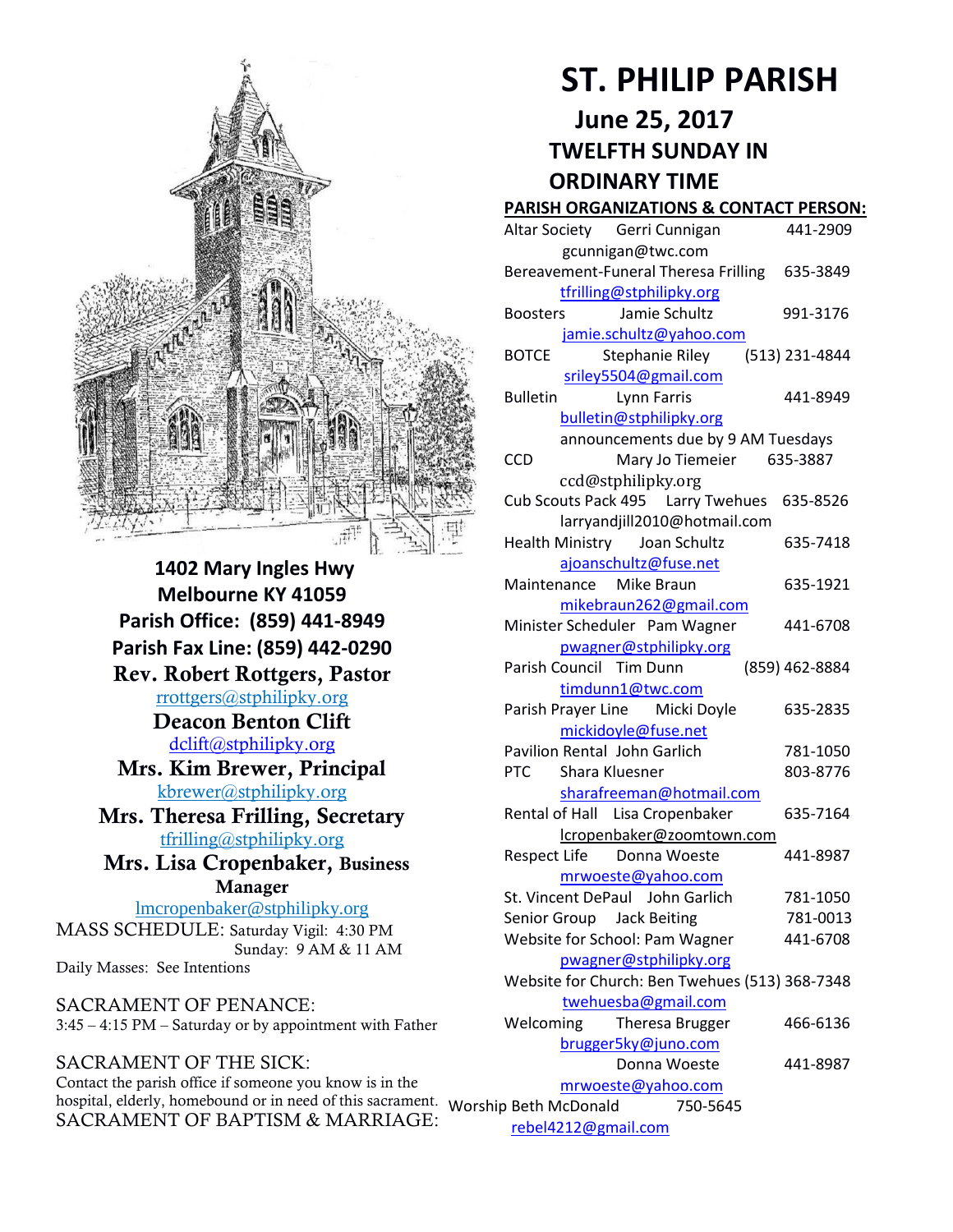# **MASS INTENTIONS:**

**Sunday, June 25**  4:30 PM Kate Geiger 9 AM Thomas H. 11 AM McMullen & Vogel Families

#### **Tuesday, June 27**

7:00 PM John Weber

#### **Wednesday, June 28**

8:30 AM Living & Deceased of St. Philip Parish

#### **Friday, June 30**

8:30 AM Elmer Kremer

#### **Sunday, July 2**

| 4:30 PM | Mary & Elmer Ruschman         |
|---------|-------------------------------|
| 9 AM    | Ed Gerhardstein & Sam Tremper |
| 11 AM   | Rita & Al Schultz             |

#### **STEWARDSHIP**

Collection from June  $18^{th}$ : \$2,512.52 Utility: \$255.00 Peter's Pence: \$387.00

# THANK YOU FOR YOUR GENEROSITY!

# *OTHERS FIRST* **– JUNE**

Don't forget we are collecting children's underwear and socks for Brighton Center this month. Please place your items in the wicker chest in the side vestibule area. In July, we will be collecting copier paper for our school. Now is a good time to watch for sales and look for coupons. The Staples store in Cold Spring often has rebates available.

# **FLOWERS ON THE ALTAR:**

The flowers on the altar this week are in memory of the Geiger Family.

#### **SACRED HEART RADIO:**

For Catholic programming, news and prayer, check out Sacred Heart Radio on 740 AM or 89.5 FM.

**Sing a new song unto the Lord; let your song be sung from mountains high. Sing a new song unto the Lord, singing alleluia.** 

# **FESTIVAL 2017!**

St. Philip's 2017 summer festival is now in the record books. Thanks for everyone's participation, especially SHELLY BRAUN and JACK GARLICH. We would not have a summer festival without these two. Next time you see them, please make sure to tell them "great job again"!

# **VACATION BIBLE SCHOOL 2017:**

Come join the Fun Factory July 10-14 from 9am-12pm! Children ages 4-104 may participate! Cost is a voluntary donation. On-line registration information will be available soon. We need student and adult volunteers. Please pray about how you can help this super-fun ministry. If you have questions or you would like to help, please contact Cassie Neltner Sansom [\(859-380-8811](tel:(859)%20380-8811) or [misscassiemommy@gmail.com\)](mailto:misscassiemommy@gmail.com).

PLEASE NOTE: The registration link can be found on our website: stphilipky.org.

# **UPDATES FOR YOUR CONTACT INFO:**

Several parishioners have discontinued their landlines and only use their cells. If you have changed your telephone number or address, please give the rectory a call so we can update our files. Thank you.

# **ANNUAL SERVER TRIP:**

Our trip to Coney Island will be Thursday, June 29<sup>th</sup>. Please turn in permission slips by June  $18<sup>th</sup>$ . If you have any questions, please contact Beth McDonald [\(859-750-5645\)](tel:(859)%20750-5645).

#### **NCC NEWS:**

Please visit the school website [\(www.ncchs.com\)](http://www.ncchs.com/) for information about summer camps, clinics and try outs for drama, sports and cheerleading. Or, please call the school office (292.0001). Officer hours for summer are Tuesday, Wednesday and Thursday 8:00 a.m. – Noon

#### **VIRTUS REMINDER:**

The June bulletin has been posted and is due on Tuesday, July  $4<sup>th</sup>$ . Thank you for keeping your account current.

#### **VIRTUS INFORMATION:**

St. Philip's will host a Virtus session on Saturday, September  $9<sup>th</sup>$  at 9:00 a.m. in our parish center. We are always looking for volunteers to help at school. For more information, please contact Theresa at the rectory for more information (441.8949).